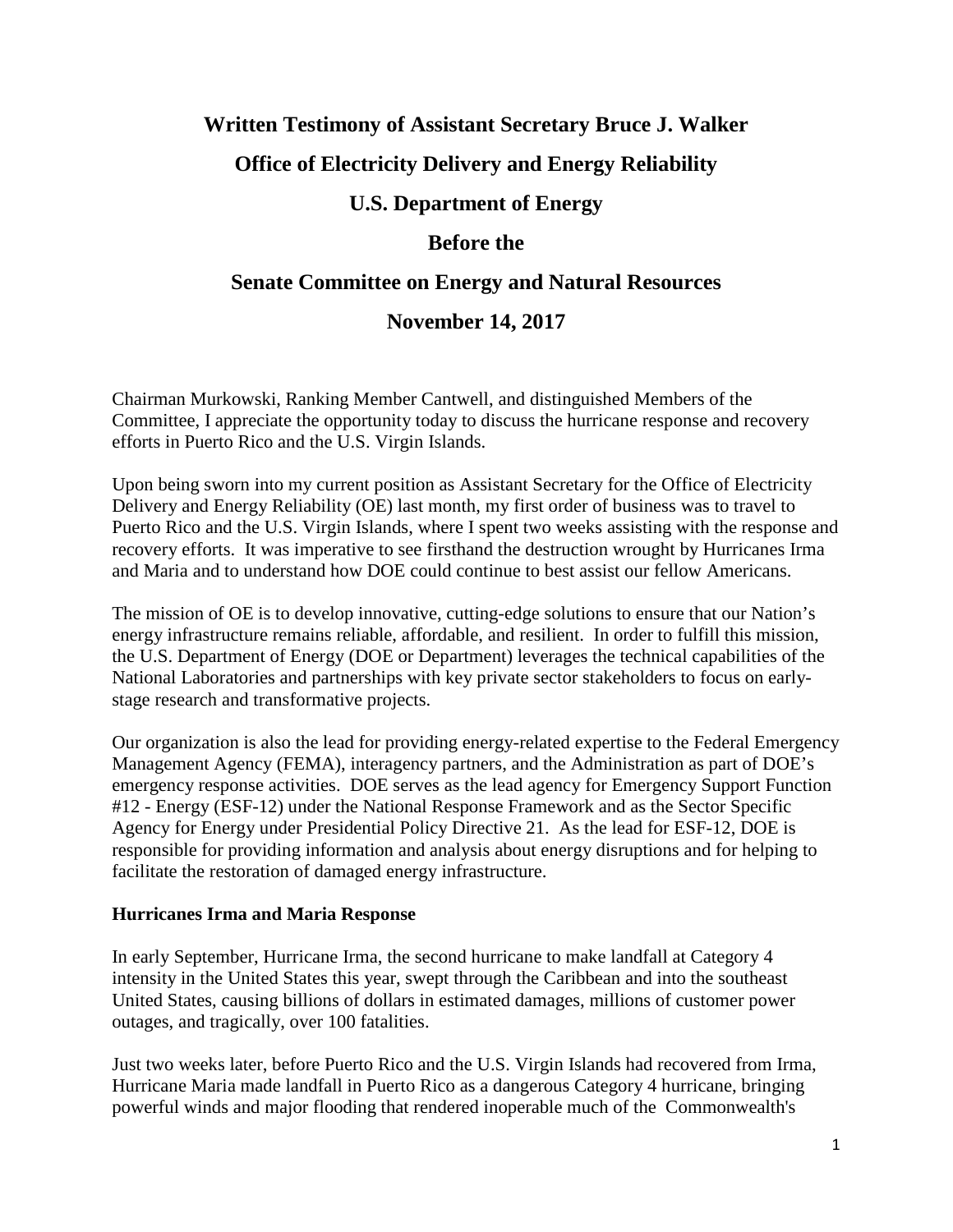transmission and distribution infrastructure and left virtually all 1.6 million electricity customers on the island without power. According to ESF - 12 personnel on the ground, as of November 9, DOE estimates 43.2% of normal peak load has been restored in Puerto Rico and 27.0% of customers have been restored in the U.S. Virgin Islands. While the percent of peak load metric for Puerto Rico does not indicate customer-level restorations, it is currently the best proxy available to measure progress in this challenging environment.

In the wake of these catastrophic events, DOE has received \$11.7 million in mission assignments from FEMA to provide technical assistance for hurricane response and recovery (Irma: 6 mission assignments, \$2.3 million; Maria: 8 mission assignments, \$9.4 million). The Department has provided personnel to support the National Response Coordination Center in support of FEMA response operations, bilingual public information personnel to provide life safety and life sustaining communications, subject matter experts as part of FEMA's Incident Management Assistance Teams, as well as technical advisors in electrical distribution, transmission, generation, energy efficiency, renewable energy, and related topics to advise the United States Army Corps of Engineers (USACE) on the assessment, planning, and reconstruction of the electrical grid in Puerto Rico.

Twenty-nine DOE responders, including 25 personnel and 10 line-trucks from the Western Area Power Administration, are in the U.S. Virgin Islands to provide mutual assistance through multiple mission assignments from FEMA and DOE has worked to facilitate additional mutual assistance with industry.

In Puerto Rico, DOE has a responder deployed to coordinate with FEMA as well as seven subject matter experts from the Power Marketing Administrations to provide technical support to USACE with restoration planning, cost estimates, validation, and quality assurance.

Additionally, through DOE-funded projects, we are leveraging the expertise of our National Laboratories to develop potential long-term solutions to improve the resiliency of the Puerto Rican infrastructure. I want to assure the Committee that DOE will continue to support the work needed to restore power to the U.S. Virgin Islands and Puerto Rico. And I'd also like to thank all of the utility crews and responders for their dedication and hard work in restoring power.

### **Resilience**

The hurricane season of 2017 serves to highlight the need for a continued and adaptive focus on energy system resilience. The recent severe weather events, changing resource mix, and dynamic nature of grid technologies—including changes on the demand side—are bringing grid resilience to a new, more prominent place in the national dialogue. Specifically, as we keep one eye on day-to-day reliability and resource adequacy, we must also do better to incorporate resilience into the discussion.

As part of a comprehensive effort to reduce the impact of severe weather events, utilities in three hurricane-prone regions invested hundreds of millions of dollars over the last several years to improve their systems, including advanced communicating technologies across their transmission, distribution, and customer systems to mitigate and recover from grid disturbances.